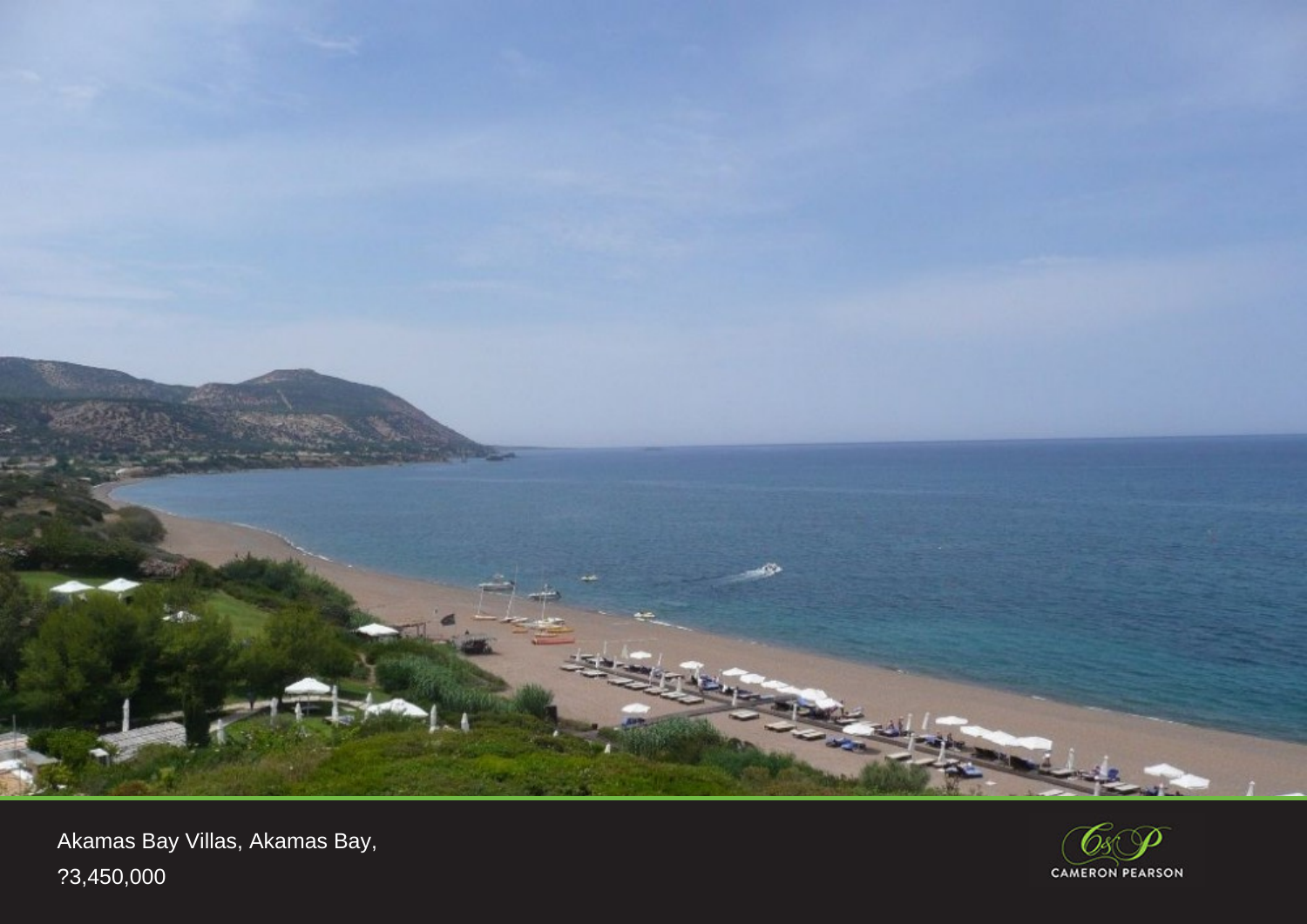



## **4 Bedrooms** 6 Bathrooms

Situated in an area of outstanding natural beauty this new development offers you the most exclusive and luxurious living that Cyprus and the Mediterranean have to offer. Each of the 40 contemporary and architecturally designed villas is surrounded by beautiful, lush gardens leading on to the beach. Every villa has its own pool, roof deck, sun terrace and bbq area, they range in size, lay out and price to suit every need. As an added extra you will have access to 24/7 concierge service, property management and other services available exclusively to Akamas Villas.

## • Lift  $\bullet$

- No Main Road
- Ocean View
- $\bullet$  Patio
- Resident Parking **Swimming Pool**
- Lift Modern
	- $\bullet$  No Walk Ups
	- **Orf Street Parking**
- Patio Porter
	-